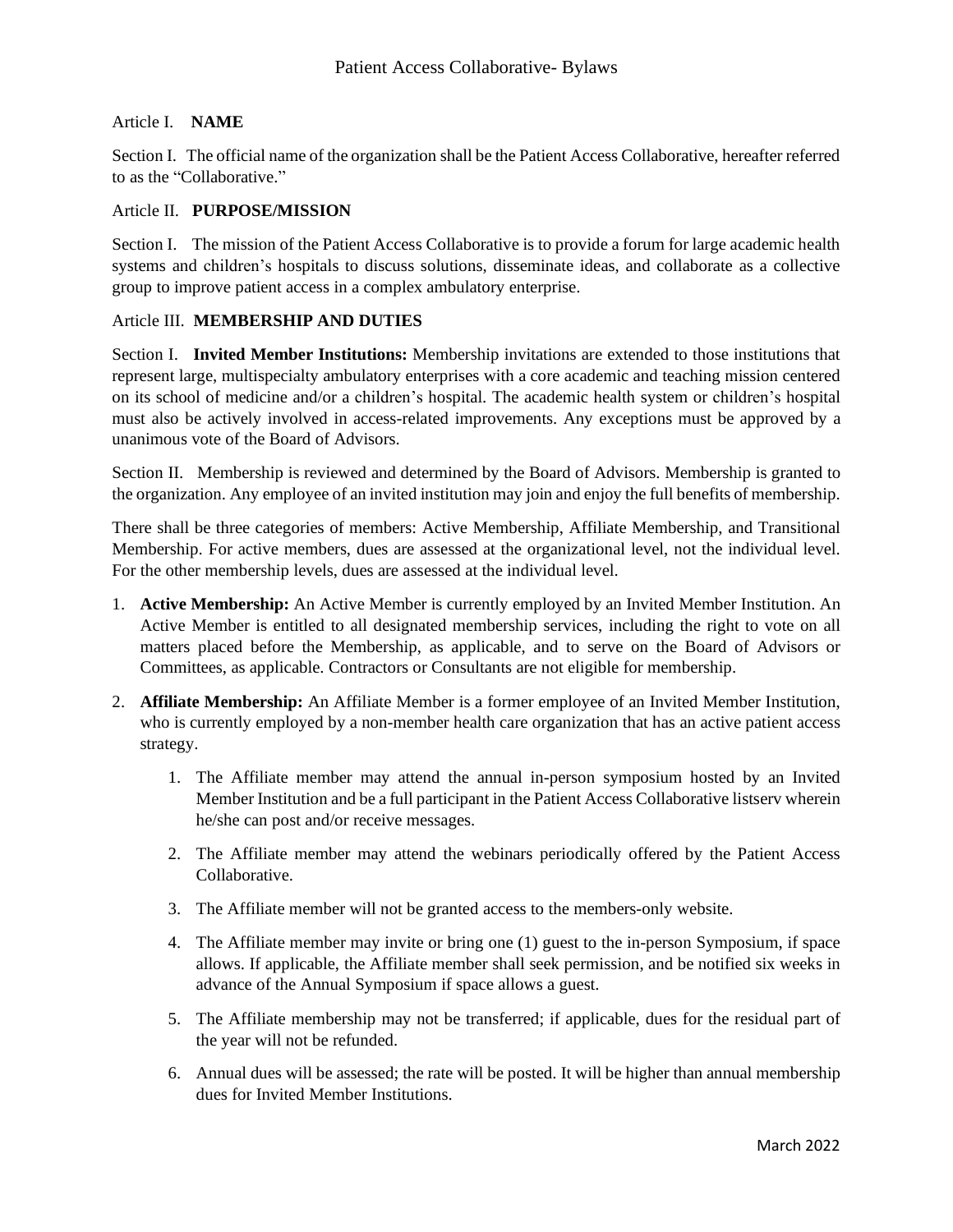- 3. **Transitional Membership:** An Active or Affiliate Member who is in good standing may request a Transitional Membership when employment with an Invited Member Institution ceases for any reason.
	- 1. Requests for Transitional Membership shall be granted for a period of up to one year at the discretion of the Board of Advisors.
	- 2. Transitional members may not be suppliers; upon gaining employment with a supplier, he/she will lose their membership. If applicable, dues for the residual part of the year will not be refunded.
	- 3. The Transitional member may attend the annual in-person symposium hosted by an Invited Member Institution and be a full participant in the Patient Access Collaborative listserv wherein he/she can post and/or receive messages.
	- 4. He/she will not be granted access to the members-only website.
	- 5. Annual dues will be assessed; the rate will be posted.

# Article IV. **BOARD OF ADVISORS**

Section I. The Board shall consist of no less than three and no more than eleven Advisors. The Advisors will receive no compensation for fulfilling their duties. Advisors should have held at least three-year Active Membership within the Patient Access Collaborative before joining the Board. During the Advisors' term, they must hold Active Membership.

- 1. The Board of Directors must have a minimum of one seat for a physician (MD/DO) who is in an active role related to access at a PAC member organization.
- 2. The Board of Directors must have a minimum of one seat for a Children's Hospital member who is in an active role related to access at a PAC member organization.
- 3. Founder and Executive Director, Elizabeth Woodcock, can appoint a board member in the event that a board position is vacated.

Section II. **Term and Term Limitation:** Advisors shall be elected to two-year terms or until a successor is appointed if a term is incomplete. All terms shall be staggered to assure that no more than one third of Advisors shall have terms expiring in any given year. Advisors may serve no more than two consecutive full terms. A full term is considered two years. If upon completion of the initial three-year term a successor is not appointed, an Advisor will be deemed to have started their second two-year term. Notwithstanding anything in this Section II to the contrary, an Advisor who has not served in the past one year may be elected to two more consecutive terms.

Section III. **Election of New Board Members:** Advisors shall be elected by the Active Board members of the Collaborative. Prior to any election, the vacancies shall be announced to the members. Persons interested in filling the seat(s) shall complete and submit an application to the Executive Director. Candidate profiles will be sent to all Active Board members.

Section IV. **Removal of Board Members:** With Cause Removal- Any Advisor who is no longer working in a role related to the mission of the Patient Access Collaborative and/or is not employed by a member organization shall be grounds for termination. Any Advisor may be removed from office or from Board membership with cause upon the affirmative vote of two-thirds of the members of the Board. Among other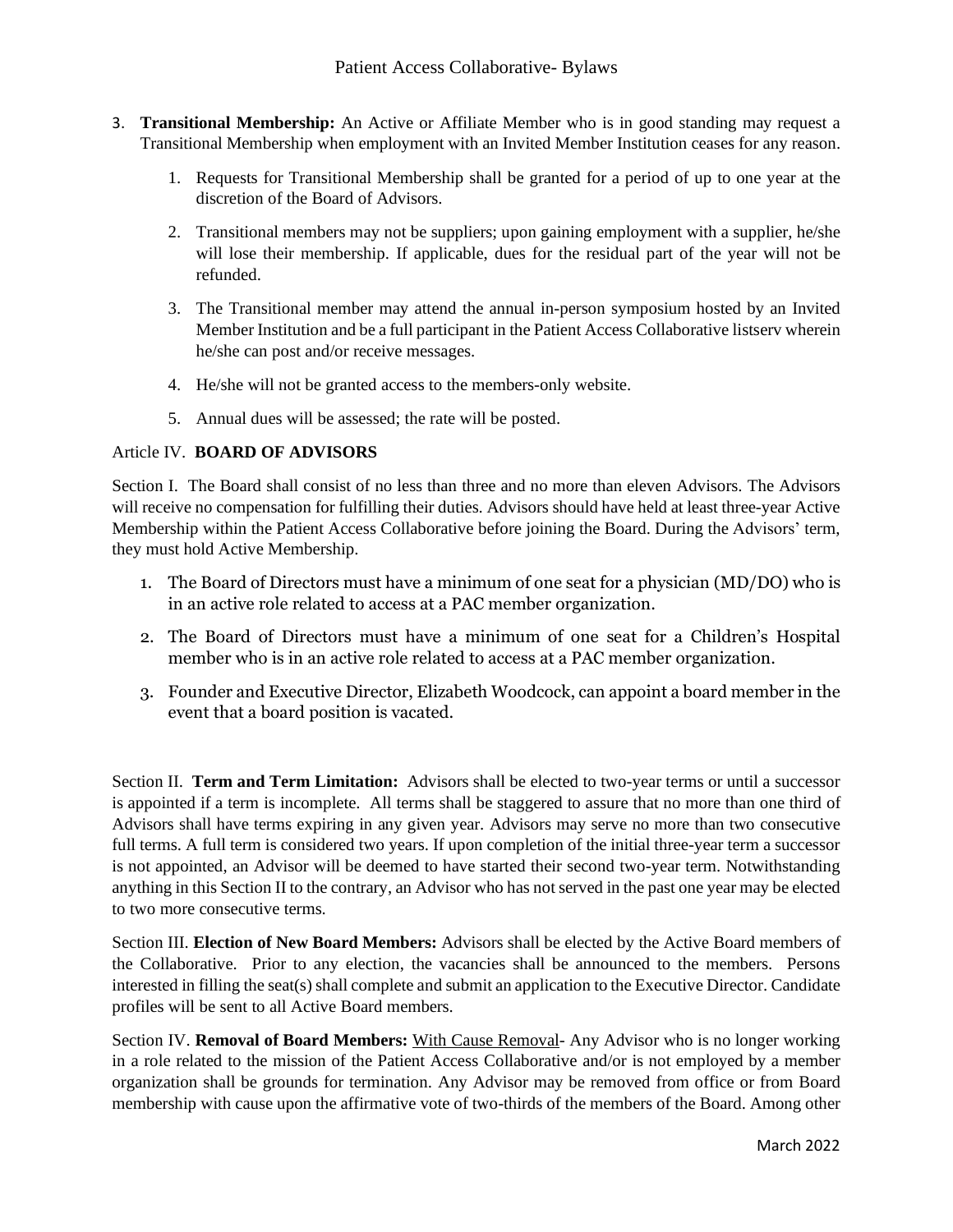reasons, three or more unexcused absences from scheduled board meetings, shall be grounds for with-cause removal.

Without Cause Removal/Resignation- If an Advisor wishes to resign, they shall submit their resignation in writing to the Executive Director. Their resignation shall be effective five days from submission of their resignation. There is no right to remove an Advisor without cause.

Section V. **Roles of the Board Members:** Advisors are responsible for providing general direction and advice to the Patient Access Collaborative. In addition, they review and make decisions on all applications for new membership.

VI. **Powers of the Board Members:** The Board of Advisors shall have the power to:

- 1. Remove Advisors of the Collaborative, as referenced in Article IV section IV.
- 2. Assess eligibility to grant all types of membership within the Collaborative.
- 3. Offer feedback and suggestions regarding any and all aspect of the Patient Access Collaborative.

# Article VI. **AMENDMENTS**

Section I. Proposed amendments to these bylaws shall be submitted in writing and read at the next meeting and shall be acted upon at the following meeting.

Section II. These bylaws may be amended by a majority of two-thirds of those members present at the annual Patient Access Collaborative meeting.

# Article VII. **RATIFICATION**

Section I. A two-thirds majority of those present at the 2020 annual Patient Access Collaborative will be necessary to ratify these bylaws.

# Article VIII. **NONDISCRIMINATION STATEMENT**

Section I. The Patient Access Collaborative invites members and elects leaders without regard to their gender, race, religion, color, age, sexual orientation, or national/ethnic origin to all the rights, privileges, programs, and other activities, generally accorded or made available to members of the organization.

### Article IX. **COMMITTEES**

Section I. The Patient Access Collaborative has four (4) committees which include:

- **Membership Committee** responsibilities include, but are not limited to, assisting with membership engagement ideas and activities, generating and reviewing concepts for new business opportunities, evaluating annual conference ideas and making suggestions.
- **Benchmarking Committee** responsibilities include, but are not limited to, reviewing benchmarking definitions and making suggestions for changes and revisions.
- **Awards Committee** responsibilities include, but are not limited to, accepting, reviewing and voting on annual awards candidates. These awards are currently the Best Practices Awards, Member Collaboration Award and the Gable Award.